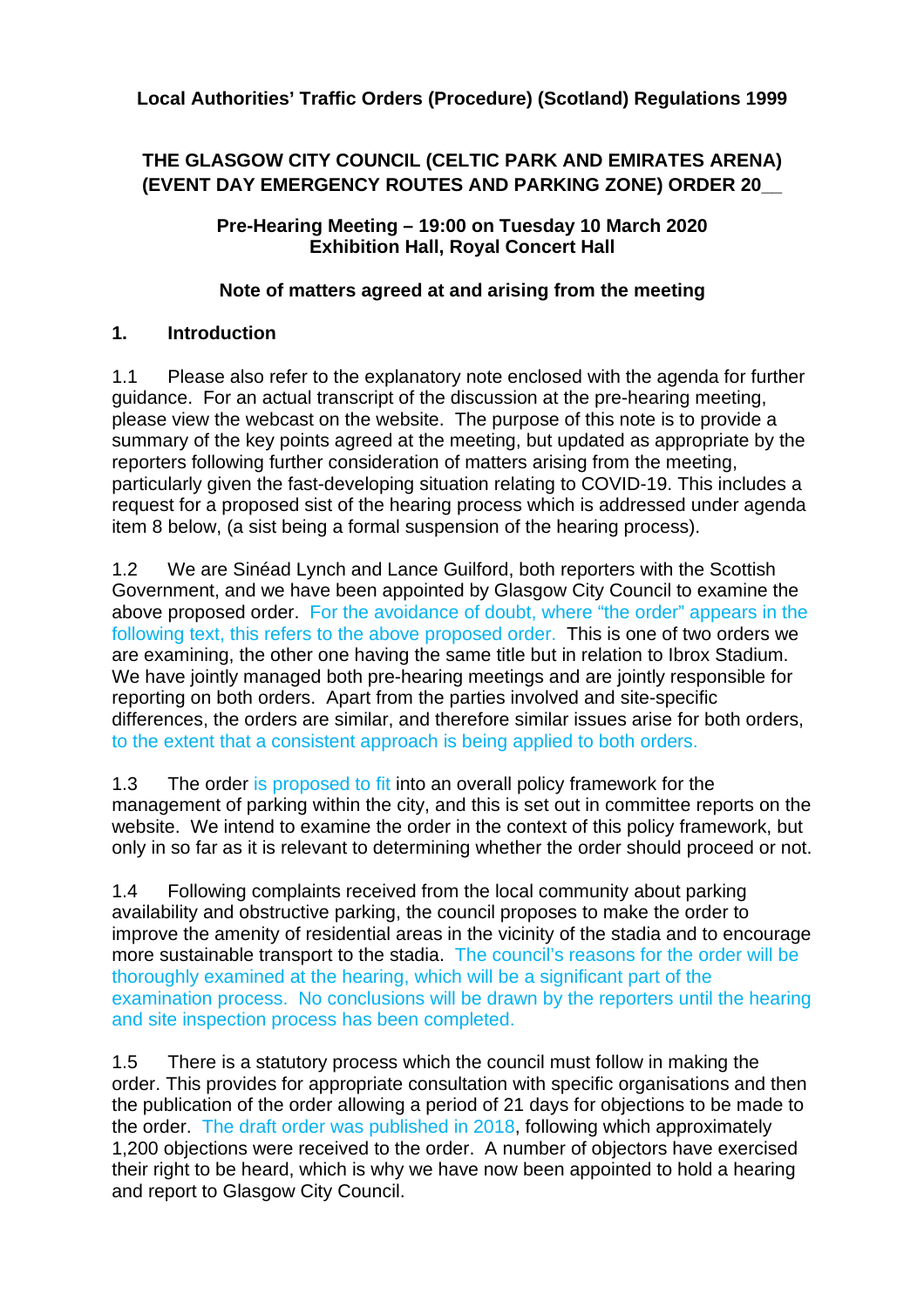1.6 It is for the council (as the promoter of the order) to justify the order through the hearing process. However, the statutory process allows the reporters to hear evidence from anyone with an interest in the subject matter of the order, and we have in the circumstances (with the agreement of the council) decided to also hear evidence from those who have made representations in support of the order. We consider that this is required in order to properly consider matters raised within the objections and form balanced conclusions in our report to Glasgow City Council. We therefore generically refer to the examination of representations when we are referring to the overall process we are undertaking and upon which we are reporting to the council.

1.7 Furthermore, we have specifically decided to request evidence from Police Scotland, Strathclyde Partnership for Transport, Scottish Fire and Rescue Service and Scottish Ambulance Service, because they have management responsibility for transport and health and safety in the vicinity of the proposed order, and therefore potentially have a significant contribution to make in the examination of matters raised within the representations.

1.8 We decided that a pre-hearing meeting was required because of the complexity of the hearing process in this case. A pre-hearing meeting is for those who have made representations and intend to participate in the hearing. This covers those who are not sure, and after the pre-hearing meeting may decide to rely on written submissions.

1.9 With respect to those who decide to rely on written submissions, if we consider there is insufficient information on any particular matter raised, we may write to the parties concerned to seek further information. This would normally just involve whoever is making the representation and the council, but may also involve others if they have an interest in the information being sought.

1.10 A letter dated 7 February 2020 was sent to all those who made representations. We apologise for the confusion which arose from the use of the ticket mechanism which was set up to enable people who had made representations to attend the pre-hearing meeting. This was actually accessed very quickly by a large number of other people (on both sides of the argument) and we had to abandon the process because it had the effect of excluding people who had made representations and intended to participate in the hearing.

1.11 We are satisfied that no prejudice has resulted from the process of advising people about the pre-hearing meeting. All those who have stated that they wished to attend the pre-hearing meeting have been given the opportunity to do so, following the adjustments which were made to the procedure.

1.12 As planned, the pre-hearing meeting was held in public, and we retained provision for people who have not made representations to be able to attend the prehearing meeting, subject to the capacity of the venue, by asking them to write to the programme officer team to explain their interest in attending the meeting.

1.13 The hearing itself will of course also be held in public and provision will be made for anyone with an interest in the subject matter to attend. This is further addressed under agenda item 5. The hearing will need to be undertaken in a structured way but also in a friendly and informal manner. We appreciate the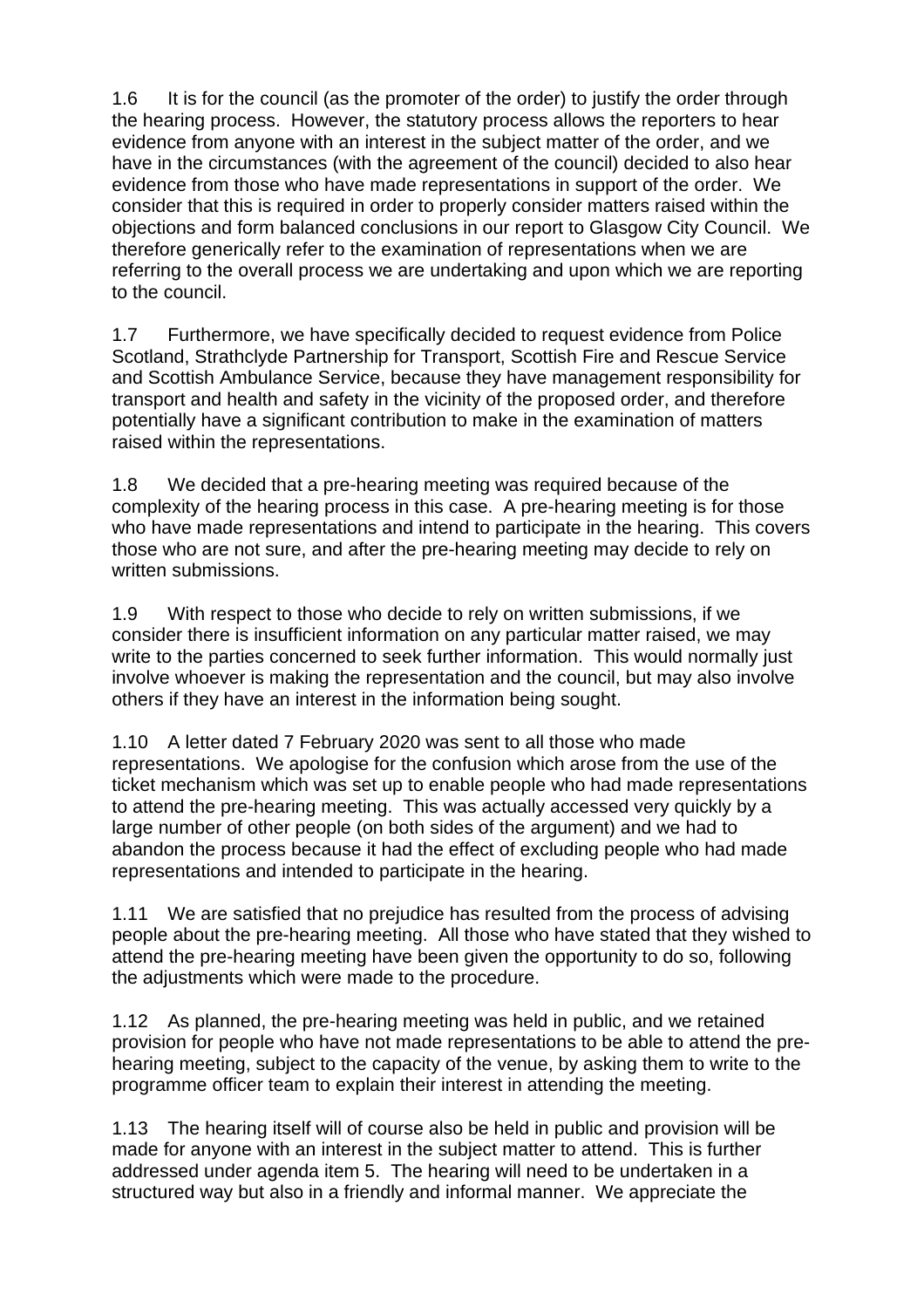controversial and complicated nature of the subject matter, and that a hearing is essentially an adversarial process. But we are here to get the best evidence and advise the council. At the hearing therefore please show respect to those on the other side of the argument.

## **2. Content of the Order**

2.1 The explanatory note provides background information. The order includes schedules as set out in the explanatory note, and is accompanied by maps which are intended to show where the emergency routes and parking restrictions apply.

2.2 We consider that there will need to be time set aside at the commencement of the hearing where council representatives will explain the content of the order with reference to the maps, which can be displayed at the venue.

2.3 A notice of intention to make a legal submission on behalf of Celtic Football Club was intimated by the Club's legal advisors. The submission would be a challenge to compliance of the procedure with the regulations, based on information that the order placed on deposit during the period for objections was incomplete, in that there was no content in the schedules, the period of the restrictions in the order was not provided, and that the maps did not correlate with the terms of the order. It was agreed at the meeting that the legal representatives for Celtic Football Club would make a full submission to the programme officer team about this matter within 14 days. The council would then respond within a further 14 days. These submissions would be uploaded to the website, following which the reporters would consider appropriate action.

2.4 Following a review of the webcast, we instituted a preliminary procedure. It has now been confirmed by the council that the version of the order which is now published on the website, is exactly the same version as that which was placed on deposit for public inspection with respect to the notice in the local newspaper. However, following discussion with the council by email, the Club's legal advisors have intimated that Celtic Football Club considers compliance with the regulations and the relationship between the draft order, the notice and the accompanying maps to remain flawed.

2.5 A full submission on behalf of Celtic Football Club has now been received. This concludes by inviting the council to amend the materials relied upon in support and notification of the draft order, in order to comply with the terms of the regulations and, thereafter, follow the publication and notification provisions of the regulations in reliance of the corrected information. It is submitted that until those steps are taken the making of the proposed order and the hearing should not be progressed.

# **3. Summary of Representations**

3.1 The vast majority of the representations are objections to the principle of the order. These can be split into about 10 or so key issues for examination at the hearing, which are set out in bullet points under paragraph 3.3 of the explanatory note. The 4 bullet points after the first 2 could be considered as sub-headings under a single heading of transport. There is also a possible sub-heading under the first bullet point relating to the permit system. This is mainly for the Ibrox order but the issue would clearly apply to both orders.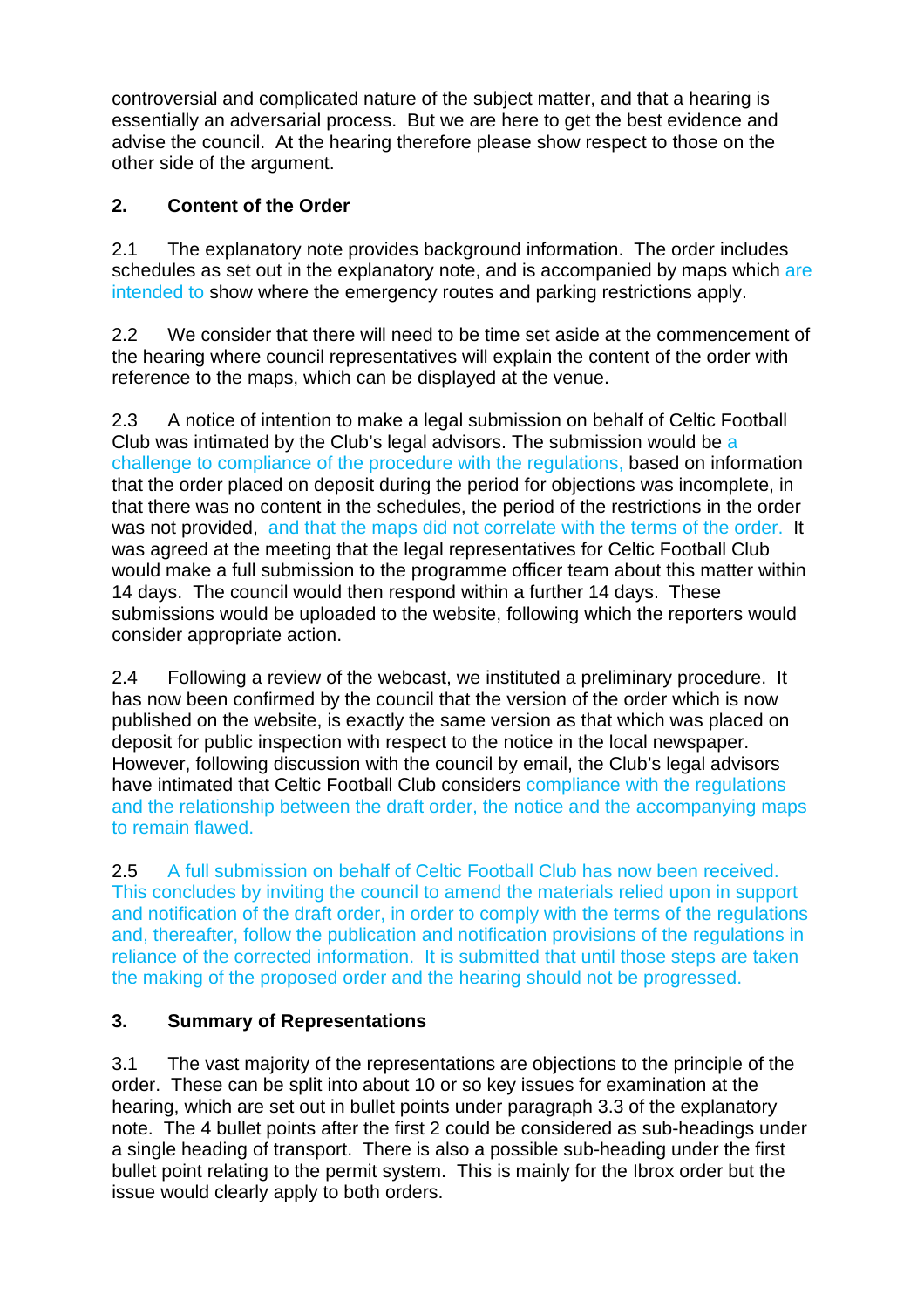3.2 Then there are several key site-specific issues of objection which are listed in paragraph 3.4 of the explanatory note. These do not cover everything, and there are also more detailed individual site-specific objections which will be examined separately, probably mainly under written submissions, and so they may not even be raised at the hearing.

3.3 There are only 6 objections relating to the loading and unloading provisions, and these are individual site-specific objections which will be examined on their merits.

3.4 There are also a number of letters of support for the order from residents who live within the zone, and these are referred to in paragraph 3.5 of the explanatory note. In addition, there are a number of residents who attended the pre-hearing meeting and who have not made representations, but have requested to take part in the hearing. This is further addressed under item 5.

3.5 Since it would be a major task for all parties to read through and assess all of the representations, we have prepared a summary of the matters raised. We think this is a fairly comprehensive overview of the representations. In addition, we have prepared a schedule grouping similar representations together. This is ongoing, and will be developed particularly for the objections in principle to the order as groups of parties working together becomes clearer. This is further addressed under item 5.

## **4. Format of the hearing**

4.1 Section 4 of the explanatory note sets out the main points relating to the format of the hearing. Although informal, the discussion will be led by the reporters and structured in accordance with an agenda issued shortly before the hearing takes place. This agenda will be based on the key topics which we need to examine.

4.2 Whilst this will to some extent depend on the content of the hearing statements, the hearing sessions will be centred on the topics, which will generally be based upon the bullet points listed in section 3.3 of the explanatory note, probably with an introduction explaining the content of the order followed by a strategic session at the beginning, to enable the orders to be examined in the context of the council's overall policy approach. We will also examine the site-specific objection matters under the relevant headings, or at the end. Evidence on behalf of Glasgow City Council, Celtic Football Club other objectors and supporters will be taken as we consider appropriate with respect to each topic. We are likely to ask detailed questions of parties giving evidence, but this will be information gathering rather than cross-examination.

4.3 Given the fairly contentious nature of the subject matter, there will inevitably be an adversarial element to the discussion at the hearing. We recognise that all parties will wish to present their evidence and argue their case in a manner which is advantageous to their position. But we ask everyone involved in this process to respect other points of view, and not to try to seek an unfair advantage by undermining the process we have set out, for example by introducing late evidence which would be a surprise to other parties. The main parties (those who will be submitting hearing statements) are expected to ensure that their statements are comprehensive.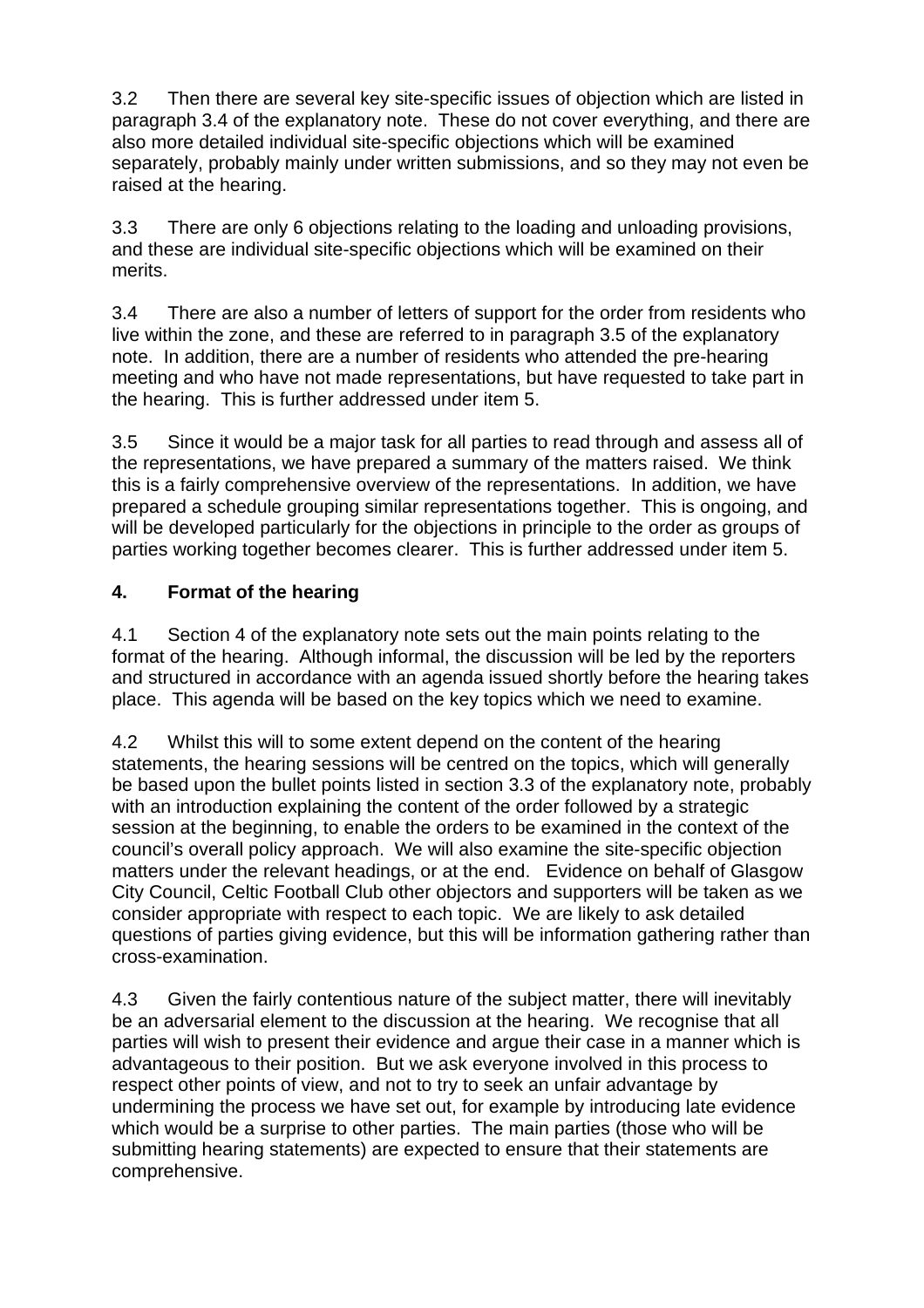4.4 On a positive note, there is some common ground among the matters raised by objectors to the order and supporters of the order. For example, some of the objections express sympathy for residents who are affected by the scale of parking on residential streets (on match days), and particularly inconsiderate parking (for example blocking driveways). On the other hand, some residents have expressed sympathy for those visiting the stadia who park considerately on residential streets.

4.5 There is nothing to prevent a movement in position by either side of the argument as the hearing progresses and as further evidence becomes available. In major cases like this, things may develop as the hearing progresses. There isn't anything in the statutory process which requires an adversarial position to be maintained.

4.6 In presenting evidence at the hearing, everyone should remember the alternatives we can recommend to the council; making the order as proposed, making the order but with modifications, or not making the order at all.

# **5. Participation in the hearing**

5.1 Whilst known participation is provided within this note, we recognise that the latest government restrictions, imposed with respect to COVID-19, will prevent any meetings taking place between parties who may wish to group together for the purpose of presenting evidence to the hearing. However, we hope that the exchange of contact information could proceed where this is agreed to, and that discussion could then take place remotely (by email, video link or telephone) between parties with respect to the preparation of hearing statements. Please see agenda item 6 below for more information about the submission of statements.

5.2 We therefore consider that there should be an initial period of **6 weeks**  following the receipt of this note of the pre-hearing meeting, within which groups should be formed where this is possible, after which the situation will be reviewed, allowing further time for the formation of groups if necessary. The schedule of objection numbers will be continually updated in this regard.

5.3 Anyone who no longer wishes to take part in the hearing may rely entirely on written submissions, which would comprise the original representation and any subsequent additional written submissions that have been lodged.

5.4 From this point, all those who intend to participate in the hearing will lose anonymity in terms of their name and any organisation they represent.

5.5 Intended participants identified to date are as follows:

# Glasgow City Council

Glasgow City Council's External Legal Advisers

Peter Ferguson – Partner, Harper Macleod LLP Roslyn MacDonald – Senior Solicitor, Harper Macleod LLP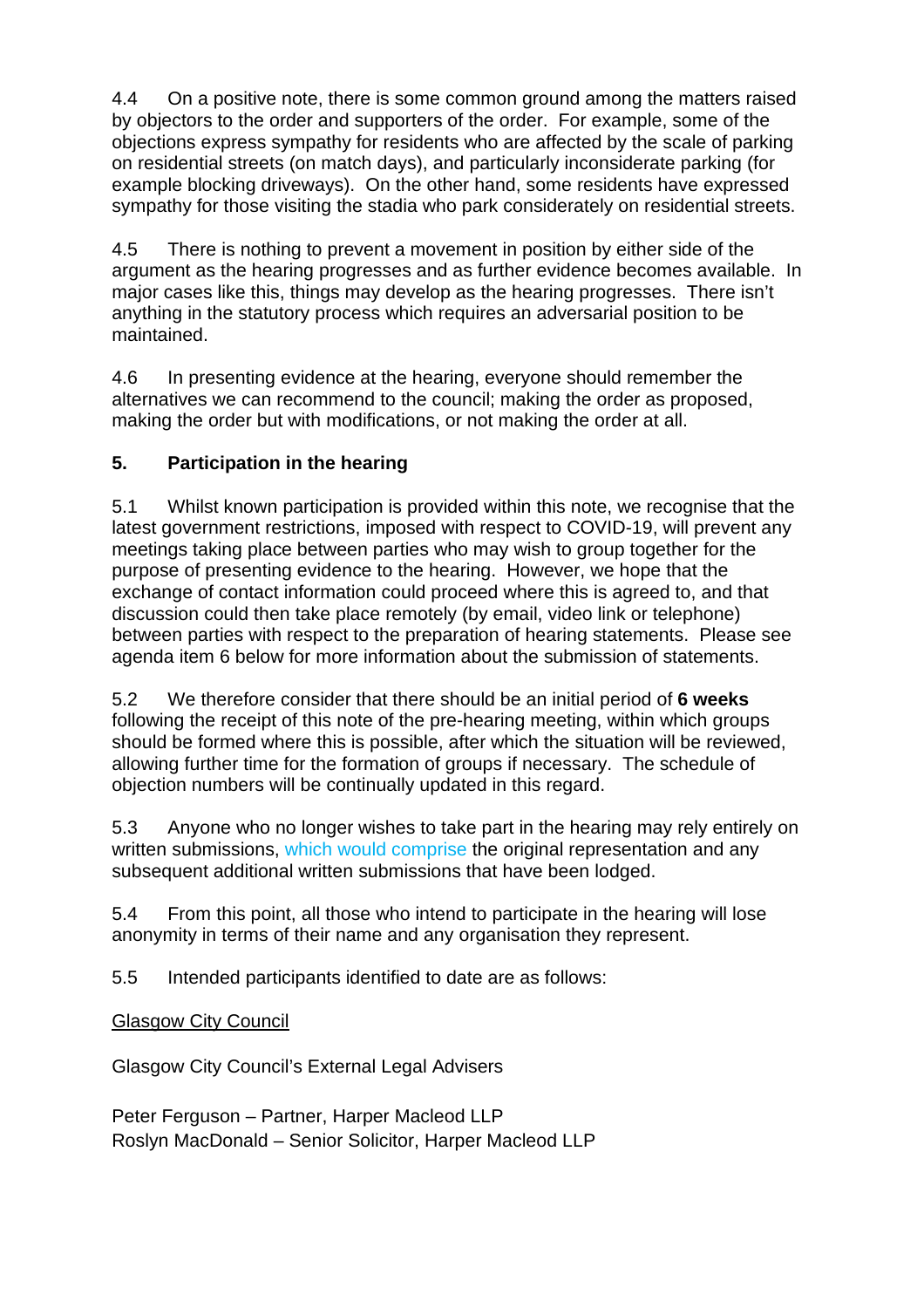Glasgow City Council Officers

Kevin Hamilton – Head of Roads, Neighbourhoods and Sustainability Andrew Beglin – Assistant Group Manager - Parking Services, N & S Helen Morrison – Engineering Officer, Neighbourhoods and Sustainability Martin McColgan – Legal Manager, Chief Executive's Department

There may be additional participants on behalf of Glasgow City Council with respect to policy and strategy, public sector equality duty and air quality.

#### Celtic Football Club

Jacqueline Harris, Steven Blane (Pinsent Masons LLP) Michael Nicholson, John Paul Taylor (Celtic Football Club)

There may be additional participants; namely external traffic consultants, senior club officials on aspects of the order, current operations and safety matters, a Supporter Liaison Officer, and an external economist. Whilst supportive of SPT participation, there may also be a consultant on public transport matters.

Celtic Football Club would make available all appropriate information it intends to rely on for the benefit of its supporters. However, it expects supporters (or groups) to set out their experiences and concerns about the order in their own right, at the hearing.

#### Police Scotland

Chief Inspector Michael Duddy, Local Area Commander. There may be another colleague with him to assist in providing evidence on detailed matters relating to the operation of the order.

#### Strathclyde Partnership for Transport (SPT)

Gordon Dickson, Head of Bus Strategy & Delivery Donald Booth, Bus Development Manager

#### Scottish Fire and Rescue Service

Brian Winter and Roddy Keith (area commander) are likely to participate in the hearing.

#### Scottish Ambulance Service

Neil Mitchell is likely to participate in the hearing.

5.6 The above **four** organisations have a specific role in providing expert advice at the hearing. They are appearing at our request, not because they have made representations about the orders.

5.7 SPT has sent a response relating to its remit in the hearing, which has been uploaded to the website. We are content with the stated remit of SPT, which is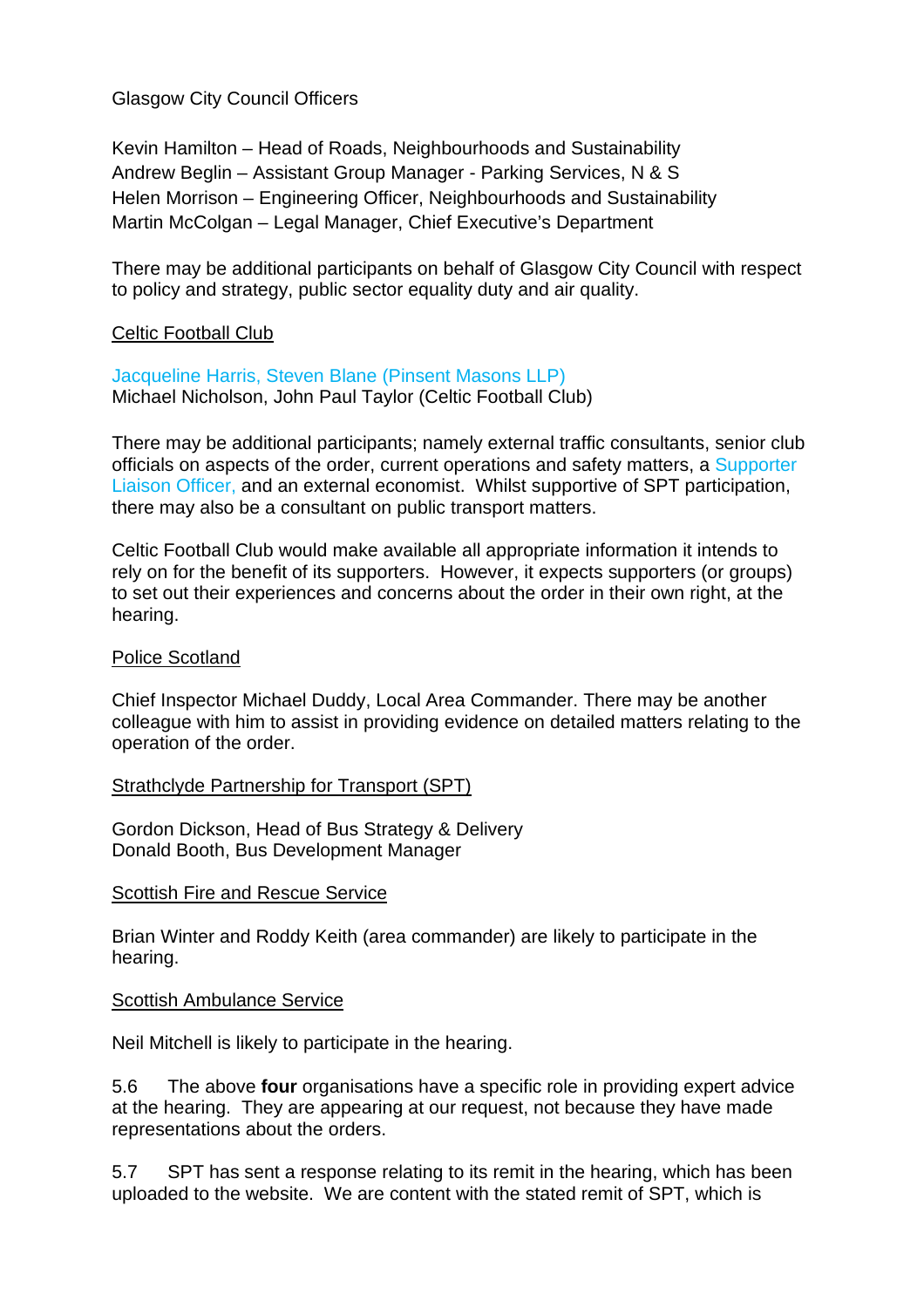essentially to provide strategic advice on how the public transport system relates to the orders.

5.8 We are not examining the effectiveness or otherwise of the public transport system, we are only looking at the capacity of the public transport system to accommodate people who may be dissuaded from travelling by private car, and to what extent the existing or any improved public transport may therefore be a determining factor as to whether or not the order should proceed.

5.9 The same principle will apply to the other 3 organisations providing evidence to the hearing at our request. In particular, Police Scotland will be expected to provide evidence relating to its operations **only** as they would apply to the existing situation in the vicinity of the proposed order, and to its operations as they would apply following the implementation of the proposed order; and to what extent these operations may be a determining factor as to whether or not the order should proceed.

5.10 With respect to the public transport system, individual transport providers may be best placed to quantify the actual capacity and demands on the existing rail and bus infrastructure. ScotRail has confirmed that it will provide evidence to the hearing. This may be provided by written submissions, but if possible ScotRail will seek to reflect our preference that representatives attend the hearings. We have contacted First Bus Greater Glasgow (as a major provider of public bus services in the area), with respect to the possible provision of evidence to the hearing (or by written submission) by them in this context. We also intend to similarly contact McGills since we have now been advised that they are also a significant provider of bus services in the area. Updates will be provided on the website in due course.

5.11 Further intended participants identified to date are as follows.

## Village Residents' Group(s)

Ms Eileen Smillie – village residents' group (athletes' village).

This group supports the order except for bus parking within the village area, which constitutes an objection to the order.

Mr Frank Martin has also expressed interest in this group.

There are several residents of new developments at Baron's Vale, and the Belvidere Village, who have not made representations but wish to take part in the hearing. We intend to hear evidence on behalf of these groups, in terms of supporting the council's position.

Mr Lewis Cole has expressed an interest in leading or becoming involved in groups from these areas.

Furthermore, interest has now been expressed to the extent that all 3 of the above villages could combine together in order to present evidence to the hearing, as most of the matters in support of the order are the same for all 3 groups. The exception would be bus parking in the athlete's village, which would be a separate category.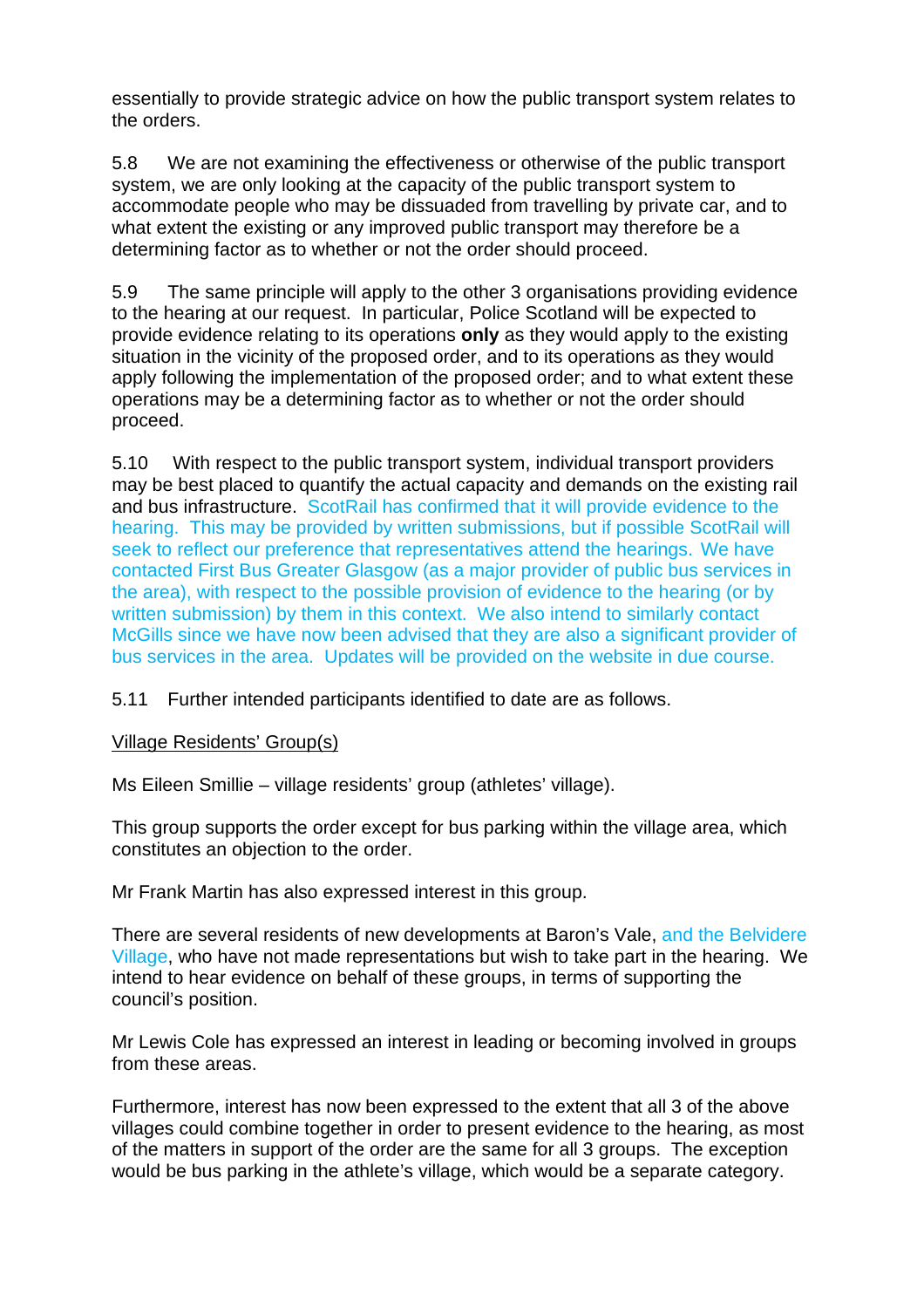Parties will be discussing their involvement in the next month or so and the group will provide more details to the programme officer team in due course. The information in the schedule of representations on the website will be updated as matters progress.

#### Gallowgate Parish Church

Mr H Fordyce

The Church will be presenting evidence at the hearing in its own right.

### NHS Services Springfield Rd

It is envisaged that Carol Burns and Lesley McGavin and possibly others including a representative of NHS Greater Glasgow and Clyde will present evidence to the hearing on behalf of these local NHS Services.

#### Individuals who may wish to group together

5.12 This could be groups of football supporters opposing the order or groups of residents supporting it, hopefully with a lead person/spokesperson.

5.13 The pre-hearing meeting is also an opportunity for those who may wish to take part in the process even though they haven't submitted representations – to join in with a group who have.

5.14 Groups are likely to be based on the issues identified in the bullet points in paragraph 3.3 of the explanatory note enclosed with the agenda.

5.15 This is a developing situation and when groups are formed, the information will be provided to the programme officer team, and the situation will then be updated in the schedule of representations on the website.

5.16 Those which have so far been discussed are as follows.

Management of inconsiderate and unsafe parking in residential areas within the proposed zone. This may include groups specific to individual areas

5.17 The Village Residents' Group (above) will cover this matter from the residents' side.

5.18 There are several people on the other side of the argument, covering the view that people generally park considerately, and that there are other ways to enforce inconsiderate/unsafe parking, rather than a blanket restricted parking zone.

5.19 Mr Michael Dwyer has indicated a willingness to lead, or be involved in such a group. Other objectors with a similar interest may contact him through the programme officer team.

5.20 There appears to be some common ground on this issue.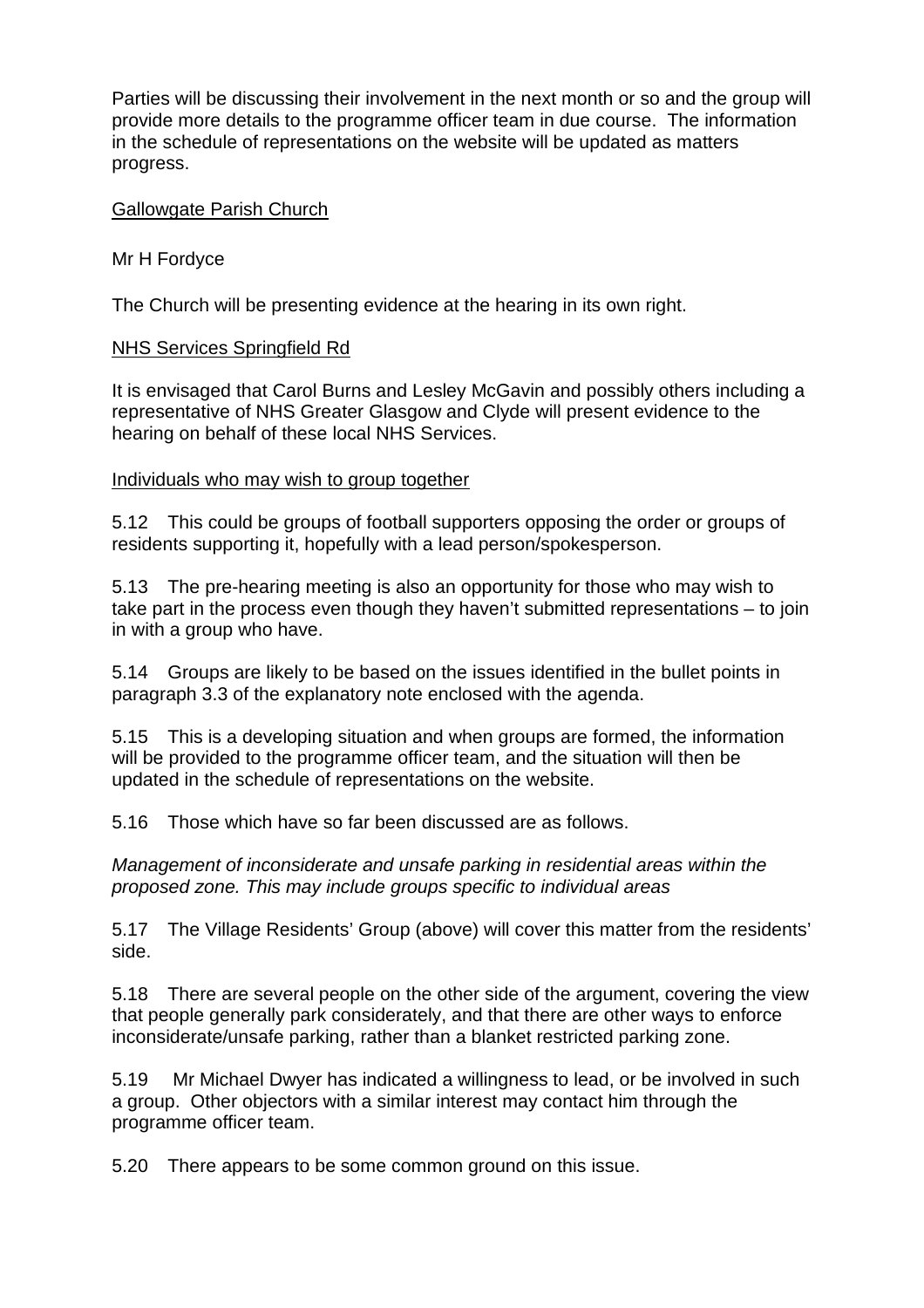## Displacement of parking to areas outwith the zone (may be site-specific)

5.21 There are a number of residents outside the zone who are concerned about this. Mr Stephen Batchen and Mr Christopher Clark are residents who have expressed an interest in this, particularly with respect to the Eastfields Estate, and Mr David McCann is a visitor who has similarly expressed an interest in this matter. Mr Clark intends to contact other residents within the Eastfields Estate, so that they may further discuss the formation of a group for the submission of evidence to the hearing. Anyone from the Eastfields Estate wishing to contact Mr Clark may also obtain his contact details through the programme officer team.

5.22 These are all objections, with differences in the basis for objection obviously, but also some common ground where people might work together. Again, objectors with a similar interest in these matters may contact these people through the programme officer team.

## Economic impact, disadvantaged groups and transport related issues

5.23 The majority of those objecting to the proposed order and expressing an interest in participating in the hearing fall under these categories. Mr Brian Gilmour has a specific interest in becoming involved in a group on transport matters.

5.24 Otherwise, no interest has so far been expressed in groups under these categories, but discussion could take place among people attending the pre-hearing meeting (after the hearing) to see if any groups could be formed. The results of this discussion, if any, will be provided to the programme officer team and the details would be updated in the schedule of representations in the next month or so.

5.25 We would like to encourage the formulation of such groups, as this would be more efficient than individual contributions, which would risk more repetition.

#### Individual contributions at the hearing

5.26 However, in the event that there are people who wish to make individual contributions, we will accommodate this at the hearing. From a show of hands at the pre-hearing meeting, there are a significant number of people who wish to make such contributions to the discussion at the hearing, in the event that they do not join a group for this purpose. The list of such participants will be continually updated prior to the hearing.

5.27 Finally, there will be limited provision for contributions from those attending the hearing who have not made representations and are not covered above. Generally, such people will be regarded as observers of the proceedings, who would not be expected to be submitting evidence. However, this does not preclude people seeking clarification of particular matters or making points of a factual nature.

## **6. Statements and documents**

6.1 Parties who will be submitting hearing statements have so far been agreed as follows: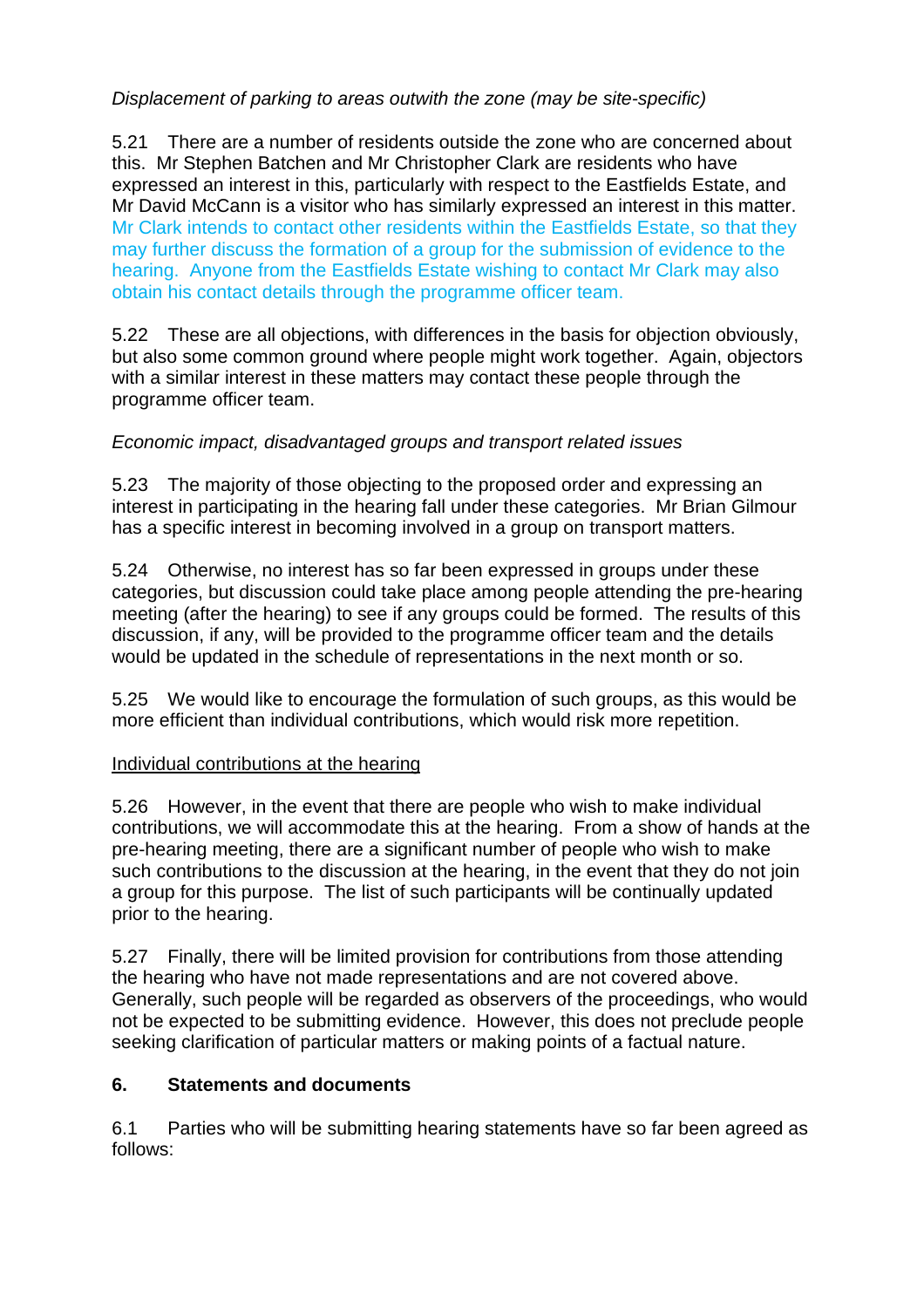Glasgow City Council, Celtic Football Club, Police Scotland, Strathclyde Partnership for Transport, Scottish Fire and Rescue Service, Scottish Ambulance Service, Village Residents' Group, NHS Services Springfield Road

Subject to the formation of other groups, we will consider the submission of further statements.

## General guidance on statements

6.2 Statements should be accompanied by copies of all documents which that party (whether an individual, group of individuals or organisation) intends to rely upon in the submission of evidence to the hearing (see below). The statement should comprehensively set out all of the matters upon which the party intends to give evidence at the hearing. If any matter raised at the hearing is not included within the statement, we will seek an explanation as to why it was not possible to include this matter in the statement.

6.3 The statement does not need to follow any prescribed format, which will be a matter for the party concerned. The statement must, however, indicate the interest of the party in the order, and provide a reasoned justification for the outcome sought with respect to the order. This reasoning should include, where appropriate, any modifications to the order which would be acceptable to the party concerned.

6.4 The statement should include (where more than one person intends to give evidence on behalf of a group or organisation) a full list of those who will give evidence at the hearing. Where expert witnesses are proposed, relevant qualifications should be provided. Any special access requirements should be indicated in the statement, as well as any constraints which particular persons may have with respect to the timing of the hearing sessions.

6.5 There is no prescribed length for a statement, but it should be as concise as possible whilst setting out all of the matters to be raised. In the event that a statement is particularly lengthy or complicated, we may require a summary to be provided. But this will only be required in exceptional circumstances.

### Guidance specifically for Police Scotland, Strathclyde Partnership for Transport, Scottish Fire and Rescue Service and Scottish Ambulance Service

6.6 These organisations are attending the hearings in order to provide expert evidence at our request. They are asked to review the summary of representations on the website, and to prepare statements on the matters raised in so far as they affect their areas of responsibility related to the order.

6.7 Particular attention should be given to the bullet points set out in paragraph 3.3 of the explanatory note, and the statements should cover both pre-order and post-order scenarios, and the potential effect of the order in this regard.

## Potential for parties submitting a statement of agreed matters

6.8 The main parties (particularly Glasgow City Council and Celtic Football Club) are asked to ensure that their statements comprehensively set out all of the matters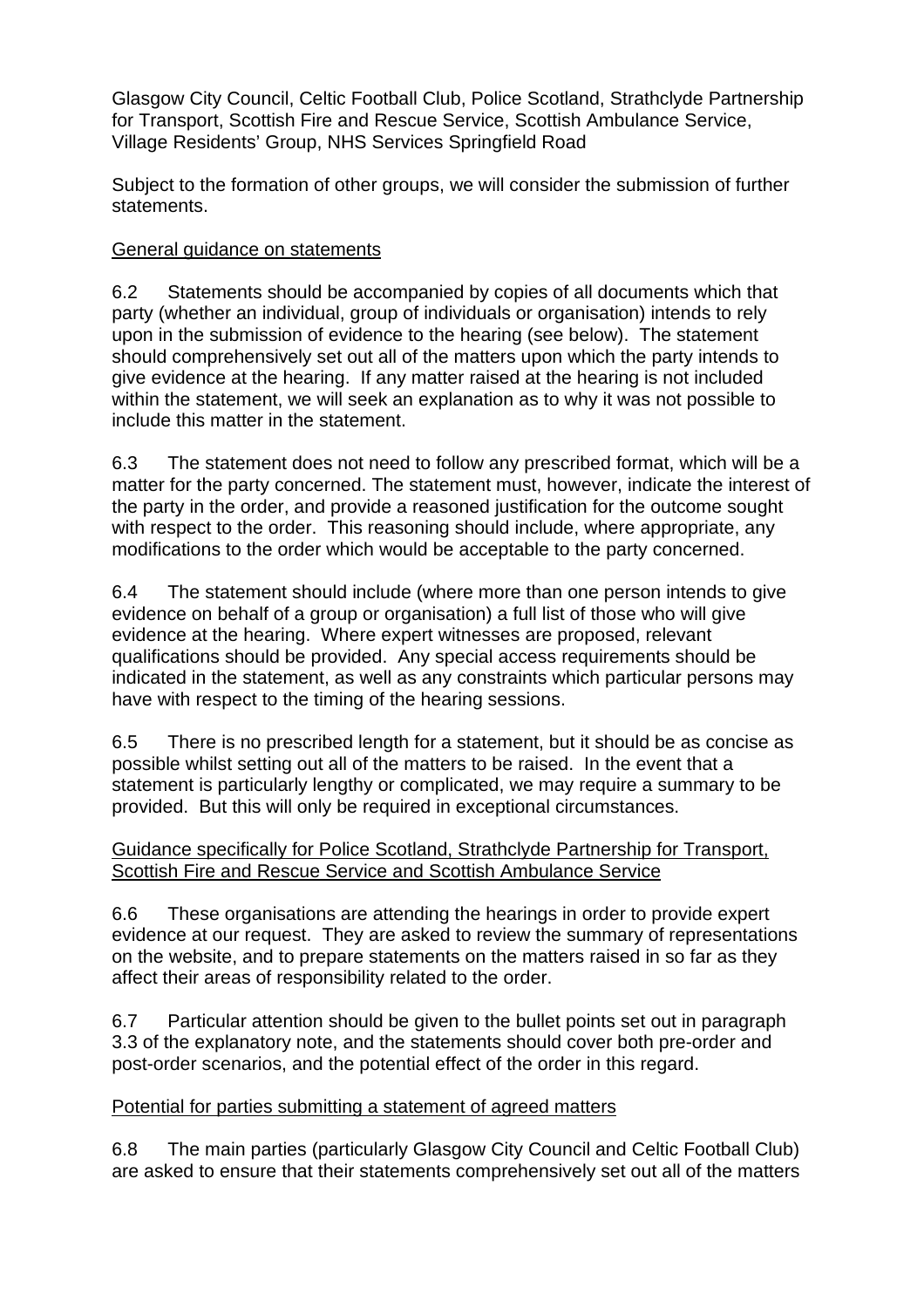they intend to raise at the hearing, including the full extent of any surveys or impact assessments that are being relied upon.

6.9 Where possible, the reporters encourage additional (or supplementary) statements of agreed matters. These would be particularly valuable with respect to the extent of the factual information being relied upon, and may considerably reduce the amount of time at the hearing needed to discuss such matters.

## **Documents**

6.10 Documents may comprise any written material, photographs, video, or maps and diagrams, which support the reasoned justification set out within the statement. They should be numbered, their source identified if possible and a full list should be provided. They should be in electronic form using a standard available format such as PDF (for uploading to the website). Extracts from published material must indicate their precise content and date for verification purposes. The intended use of power point (or other) presentations must be identified in advance so that suitable arrangements can be made with the venue provider.

6.11 All documents are expected to be submitted at the same time the statements are submitted, and exchanged with all other parties submitting statements, unless prior agreement otherwise has been obtained from the reporters. Documents should be provided in electronic form where possible. However, all parties submitting statements who require paper copies of the maps relating to the order should request these through the programme officer. These would be provided subject to any restrictions which are still in place regarding the COVID-19 emergency.

## Indicative timeline for statements

6.12 A programme for statements cannot yet be determined, and we will publish such a programme on the website (with actual dates), as soon as practicable. This programme is likely to be significantly affected by the COVID-19 restrictions, the proposed sist which is addressed under item 8 below, and the legal challenge on behalf of Celtic Football Club. Following the council's response to the legal challenge, we will consider what action requires to be taken and provide our recommendations to the council. In the event of the provisions of paragraph 2.5 above being implemented, there would be a very significant delay to the examination process and hearing which at this stage could not be quantified.

6.13 Depending on the terms of our recommendations, the council has indicated that its decision as to how best to proceed may be taken at officer level or may have to be taken at elected member level. It therefore considers that the timeline should allow the council an initial period of 4 weeks from the reporters' recommendations being received to either (1) confirm how it intends to proceed in light of the recommendation (this would likely apply if matters can be determined at officer level); or (2) where appropriate, seek further time from the reporters to allow the council (at elected member level) to consider and determine its position.

6.14 Following on from the above, we have decided to provide for the legal challenge on behalf of Celtic Football Club to be fully addressed before commencing the programme for the submission of statements, so the respective periods for these will run consecutively and not concurrently. We will provide updates on the website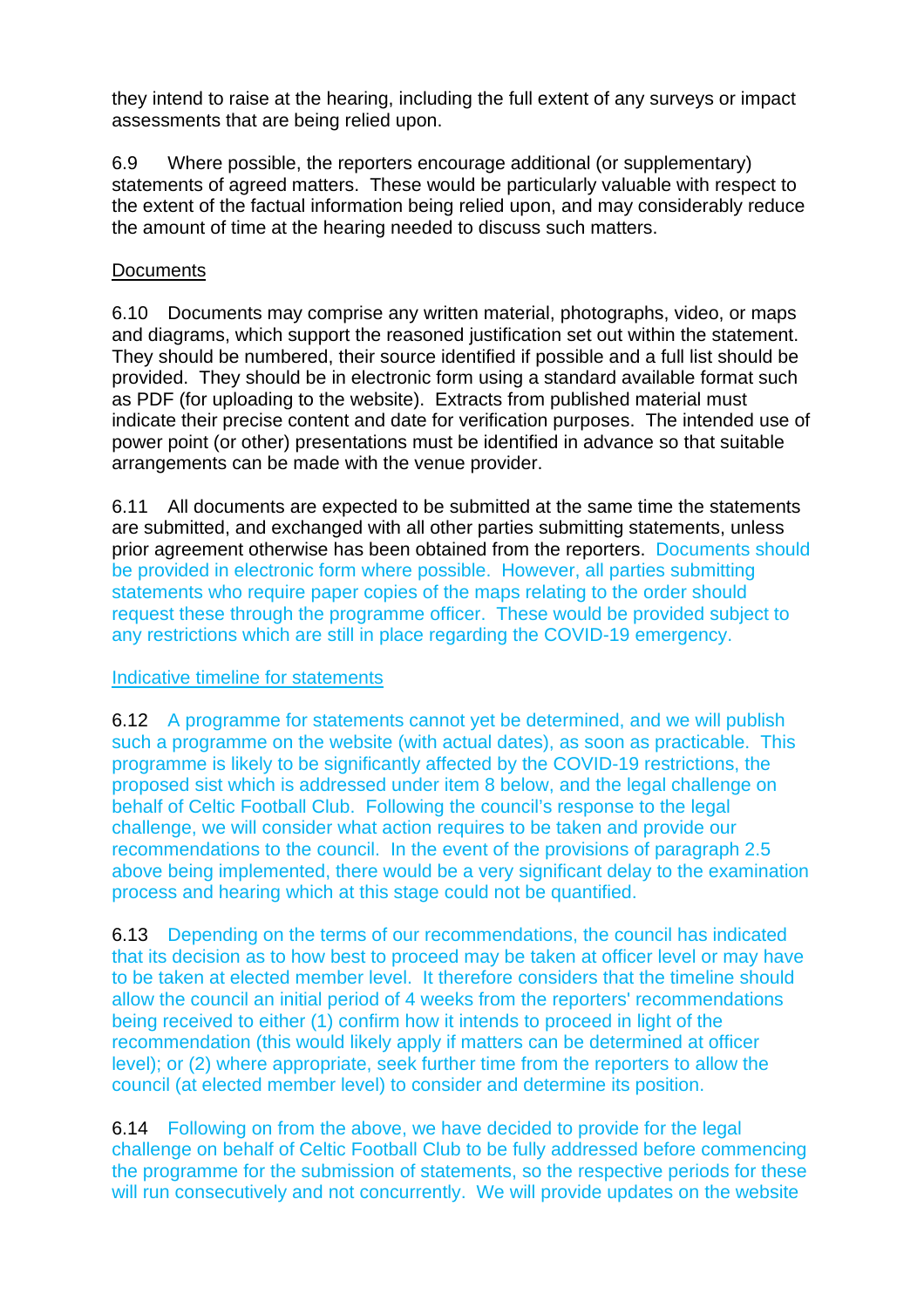on the progress of the sist, and subsequently the legal challenge, to give some indication as to when the publication of the programme for statements is likely.

6.15 Nevertheless, at this stage we provide an indicative timeline for the submission of statements (after the legal challenge has been addressed) as follows. Firstly, the council would submit its statement to the programme officer team within **6 weeks** of the programme for statements being published on the website.

6.16 All other statements would then be submitted to the programme officer team within a further **4 weeks** from the date of receipt of the council's statement. Following this, any rebuttal statements could be submitted within a further **4 weeks**  from the receipt of the others' statements**.** By this date, any statements of matters agreed by the parties would also be submitted.

6.17 All statements together with all documents being relied upon will need to be submitted to the programme officer team by the due date, and will be uploaded to the website immediately after this date has passed subject to appropriate redaction under the council's GDPR policy. All parties submitting statements should await the redacted versions before exchanging them with the other parties submitting statements. Contact details should be submitted to the programme officer team by the due date, so that these can be provided to all relevant parties. Please note that the statutory requirement for statements and documents to be placed on deposit has been temporarily suspended in the context of the Coronavirus (Scotland) Act 2020.

### Further written submissions

6.17 Aside from the provisions for statements, any party who wishes to make further written submissions (whether participating in the hearing or relying entirely on written submissions) should submit these to the programme officer team no later than **4 weeks** following the publication of the council's statement on the website.

#### **7. Date and venue for the hearing**

7.1 We expect that the hearing would be likely to take around 5 days (10 groups of topics with possibly half a day on average for each).

7.2 The date for the hearing will be notified in the Evening Times. However, following the proposed sist referred to under agenda item 8 below, and the provision for statements referred to above, no date for the hearing can be considered at this time.This will of course be kept under review (as will the timeline for statements), and will take full account of any COVID-19 restrictions which remain in place, and any further guidance provided by the Scottish Government and NHS Scotland.

7.3 The venue is expected to be the Royal Concert Hall, Glasgow, which has a number of rooms of different capacity, one of which can be selected at a later date when more details of the expected participation in the hearing is known.

7.4 Each session of the hearing is expected to be webcast live.